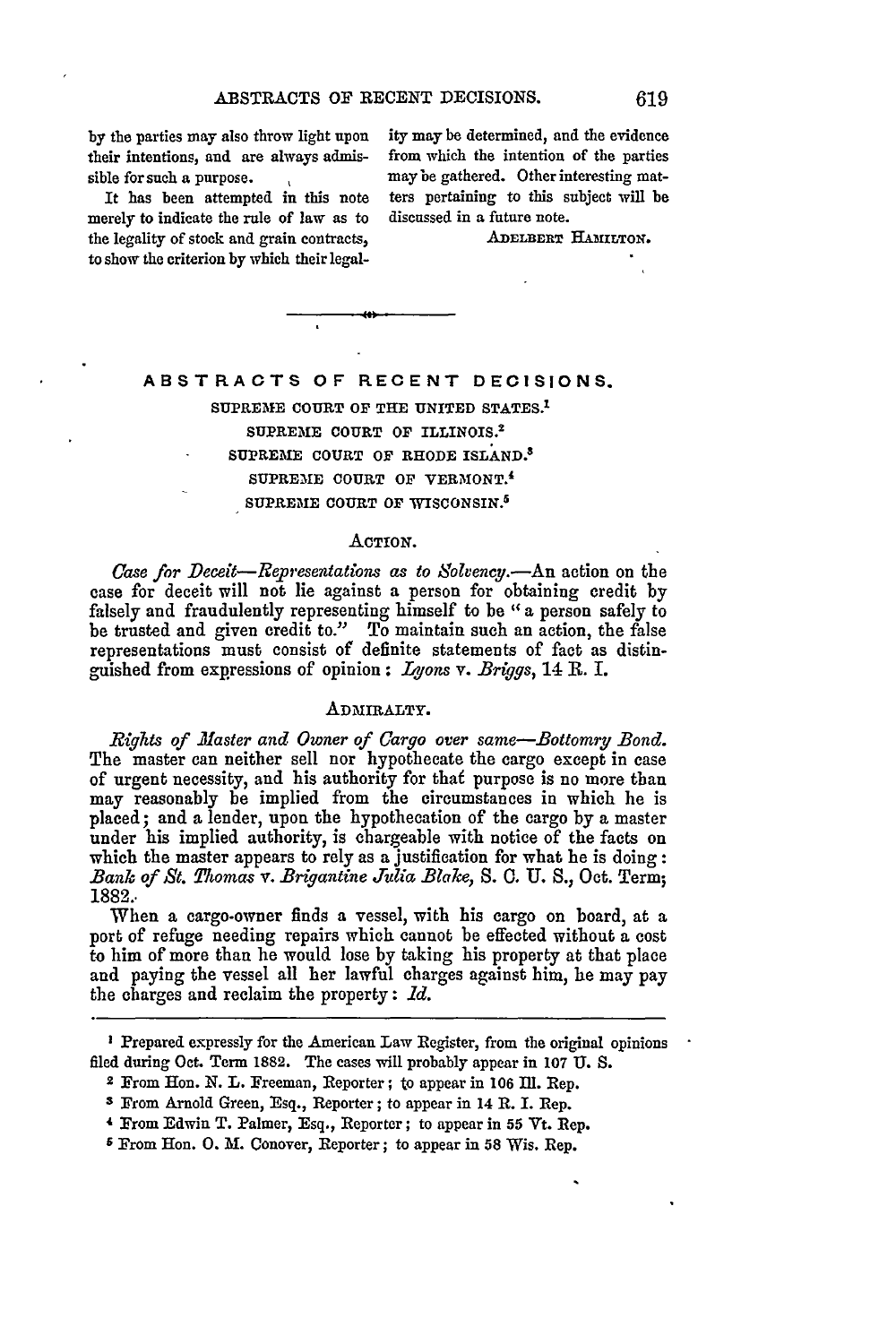#### **ATTACHMENT.**

Assignment of unearned Wages.—An assignment in good faith of wages to be earned under an existing contract is valid against a garnishment subsequent in time, provided the garnishee have such notice of the assignment as will enable him to disclose it in his affidavit and thus avoid being charged: *Tiernay v. Ale Garity,* 14 R. I.

### **ATTORNEY.**

*Contingent Fee.-An* attorney-at-law may contract to render services in the conduct of a suit for' a fee contingent on his success therein, and such agreement does not make him a party to the action or render evidence admissible of his personal treatment of the opposite party: Gil*christ v. Brande,* **58** Wis.

## **CONFLICT OF LAws.**

*Married Woman- Contract valid in State where made-Enforcement of in another State.-A* contract valid where made is valid everywhere; hence, the contract of a married woman, made in one state and valid there, is to be held valid in another state where its enforcement is sought: *Holmes v. Reynolds,* 55 Yt.

# **CONSTITUTIONAL** LAW. See *Insolvency, Insurance.*

### CONTRACT.

*Construetion of Contract for Joint* Employment.-Several insurance companies having policies outstanding on the same property, agreed among themselves to unite in resisting the claim made upon said policies. A committee was appointed, "with\* full power and authority to employ counsel and attorneys to appear for said companies and each thereof." It was agreed that each company should pay such proportion of the costs, fees and expenses as the amount insured in such company bore to the whole amount insured in all the companies, and the said committee was authorized to make *pro rata* assessments on the said companies to provide for such payments. Held, that an attorney employed by said committee could not hold the companies jointly liable for his fees: *Insurance Co. v. Treadwell,* **S. 0. U. S.,** Oct. Term 1882.

# **CRIMINAL LAW.** See *Removal of Causes.*

### **DEBTOR AND CREDITOR.**

*Payment by Forged Securities-Novation-Estoppel.-Novation* is the substitution of one debtor for another, or the substitution of a new' obligation for an old one which is thereby extinguished; and where there is a novation by the substitution of a new contract for an old one, the new contract must be a valid one upon which the creditor can have his remedy: *Guichard v. Brande,* 58 Wis.

Payment, to constitute a defence, must be of money or something accepted in its stead. **A** valid obligation cannot be paid or satisfied by the transfer of forged securities **:** *Id.*

To create an estoppel by an admission of payment it must appear that the person setting up the estoppel was induced by such admission to do something to his prejudice, if that admission should be withdrawn or contradicted: *Id.*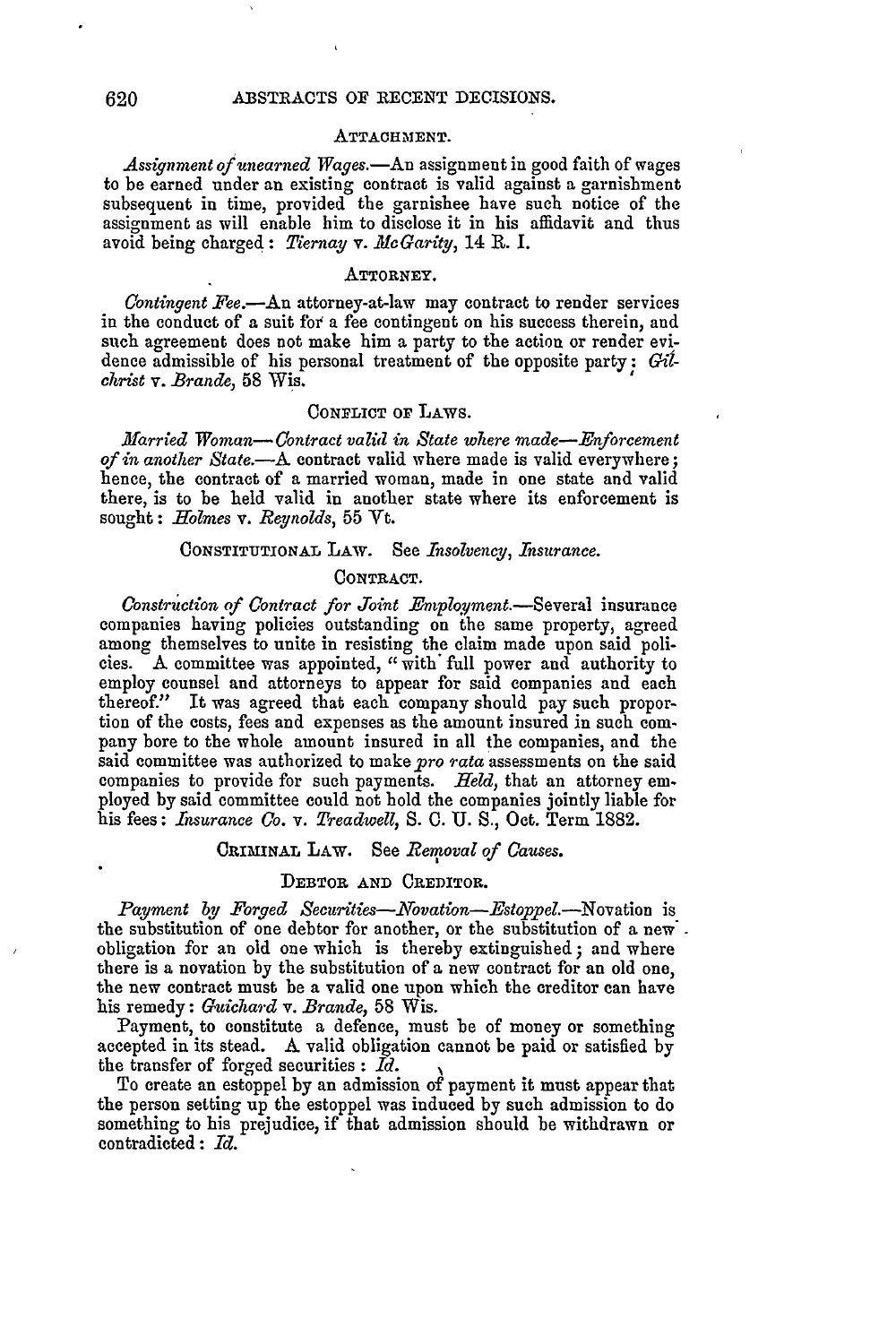#### **DEED.**

*Escrow-Delivery to Grautee.-A* deed or other sealed instrument cannot be delivered to the grantee or obligee as an escrow, to take effect upon a condition not appearing on its face. In order to operate as an escrow the delivery must be made to a stranger, otherwise the deed or other instrument will become absolute at law: **He** Cann *v. Atherton,* 106 Ill.

### DOMICILE.

*Meaning of in State Constitution.-In* the Constitution of Rhode Island, the word "residence" means domicile or home, not the place of actual habitancy: *State v. Aldrich,* 14 R. I.

Hence, when a qualified citizen had his domicile in the town of L., but for temporary purposes was residing in another town: *Held,* that he had the right to vote in the town of L. : *Id.*

### ERRORS **AND APPEALS.**

*Practice-Determination of Limit.-When* an appeal to the Supreme Court of the United States has been allowed, after a contest as to the value of the matter in dispute, and there is evidence in the record which sustains their jurisdiction, the court will not dismiss the appeal simply because upon an examination of all the affidavits, they may be of the opinion that possibly the estimates acted upon below were too high: *Gage v. Pumpelly et al., S.* **C.** U. **S.,** Oct. Term **1882.**

## **ESTOPPEL.** See *Debtor and Creditor.*

## **EVIDENCE.**

*impeachment by Party of his own Witness- When not allowed .- A* party cannot impeach his own witness; and it is not in the discretion of the court to allow him to do so, either by general evidence or by proof by other witnesses of prior contradictory statements: *Cox v. Eayres,* **55** Vt.

When a deposition was excluded on the ground that the witness was in court, and the witness was then called, and 'on cross-examination testified that the plaintiff, about the time of the taking of the deposition, had given him a pair of shoes and intoxicating liquor, it was *held* that the plaintiff could repel the imputation cast upon him, but that he could not show that the witness had made prior contradictory statements : *Id.*

*Medical Books.*-Medical books cannot be introduced in evidence, nor can an expert witness be permitted to testify as to statements made therein. And it is equally inadmissible to permit the reading of such books to the jury by counsel: *Boyle v. The State,* 58 Wis.

#### **EXECUTION.**

*Exemption-Partnership.-One* partner, with the consent of the others, may claim a separate exemption out of partnership property which has been seized on an execution against the firm; *O' Gorman*  $\mathbf{v}$ . *Fink*, 58 Wis.

The consent of the partners that each should have and select an exemption out of the partnership property, after a levy thereon, amounts to a severance of the joint property, and the several right of each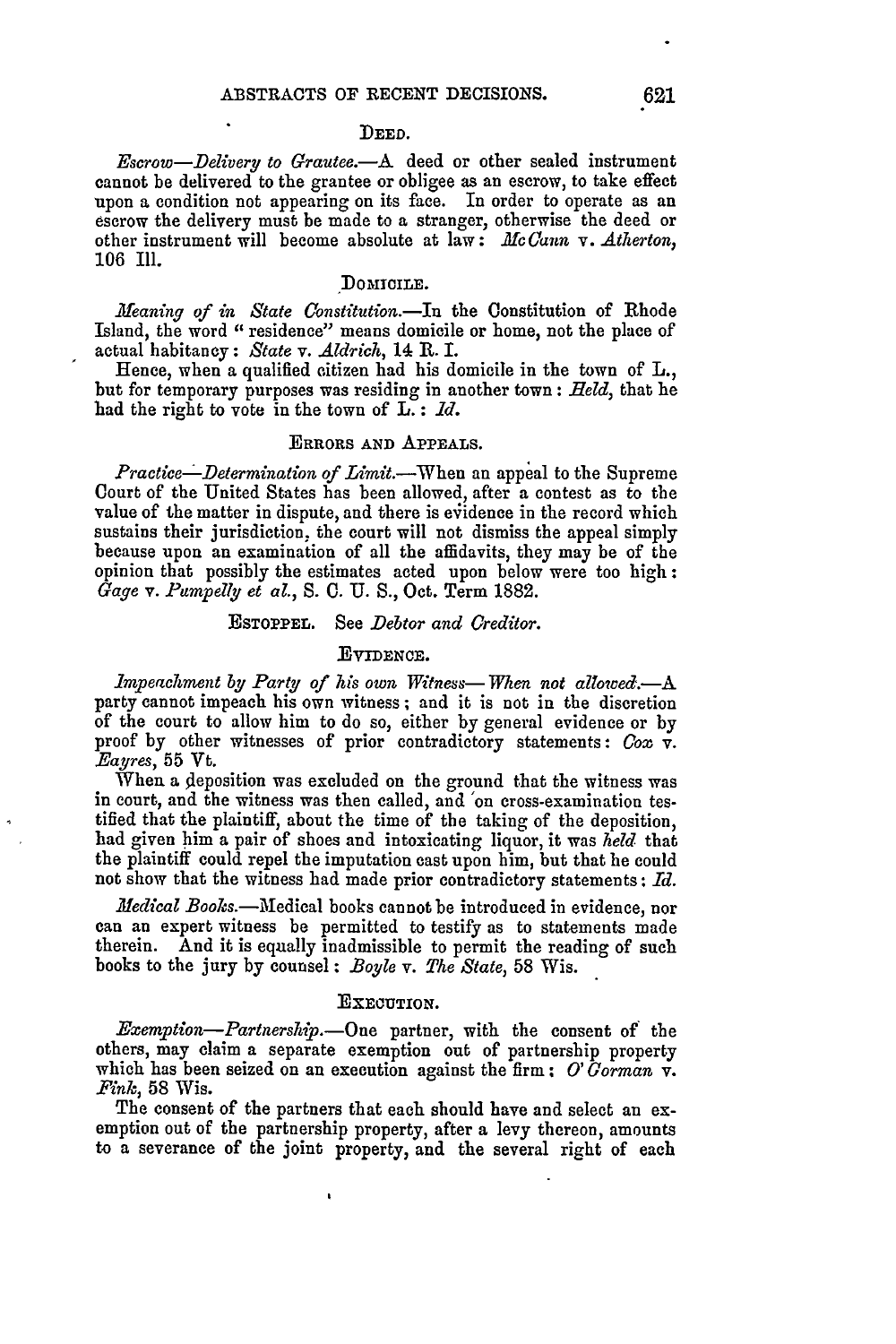622

attaches to the portion by him selected. A demand **by** each partner for such an exemption will be deemed a consent that the others have and select the same **:** *Id.*

In such case there is a sufficient demand if the partner informs the officer making the levy that he claims his exemption and that the other partners do the same, and asks permission to make his selection **:** *Id.*

## FRAUDS, STATUTE OF. See Trust.

# GIFT.

*Promissory Note- Consideration- Trust.-The* intestate, a short time before her death, gave a promissory note to the female plaintiff, who was a daughter of the intestate's husband by a former marriage. The daughter worked for her father for some time after her majority; but no contract was proved that she was to receive pay for her services. The father, by a third person, conveyed his homestead of small value to the intestate. It is stated by the referee as a fact that they designed and often talked between themselves that the said plaintiff should be paid for her services; that the father so expressed his wish when he conveyed the homestead; and it was to carry out this purpose that the note was given **:** *Held,* that there was no declaration of a trust, no legal consideration for the note, and as a gift, it rested in promise, not executed: *Rogers v. Rogers,* **55** Vt.

## **HUSBAND AND WIFE.** See *Conflict of Laws.*

## INSOLVENCY.

*Discharge- When a bar-Debt contracted before Passage of Law-Effect of obtaining Tudgment.-A* discharge under an insolvent law does not bar a debt contracted before its passage, the creditor in no way becoming a party to the proceedings in insolvency: *Conway v. Seamons,* **55** Vt.

Nor is such debt discharged though merged in a judgment rendered after the passage of the act, and which judgment is the basis of this action: *Id.*

A law discharging such debt is unconstitutional **;** *Id.*

## INSURANCE.

*Statute prescribing Penalty against Agents of Foreign Companies not complying with State Law.-An* insurance law providing a penalty against any agent of a foreign insurance company for acting for such company without a certificate of authority from the auditor showing it has complied with the requisitions of the act, and declaring that any person aiding, in any manner, in transacting the insurance business of such company shall be subject to such a penalty, is a constitutional and valid law : *Pierce* v. *The People,* **106** Ill.

In this case, upon the question whether a person acting in the matter of procuring property in this state to be insured by a foreign insurance company was acting as the agent of the company or of the assured, it was considered, on the facts appearing, that he should be regarded as the agent of the insurance company, and as such subject to the penalty imposed by the Act, notwithstanding a clause in the policy providing that any person, other than the assured, who shall participate in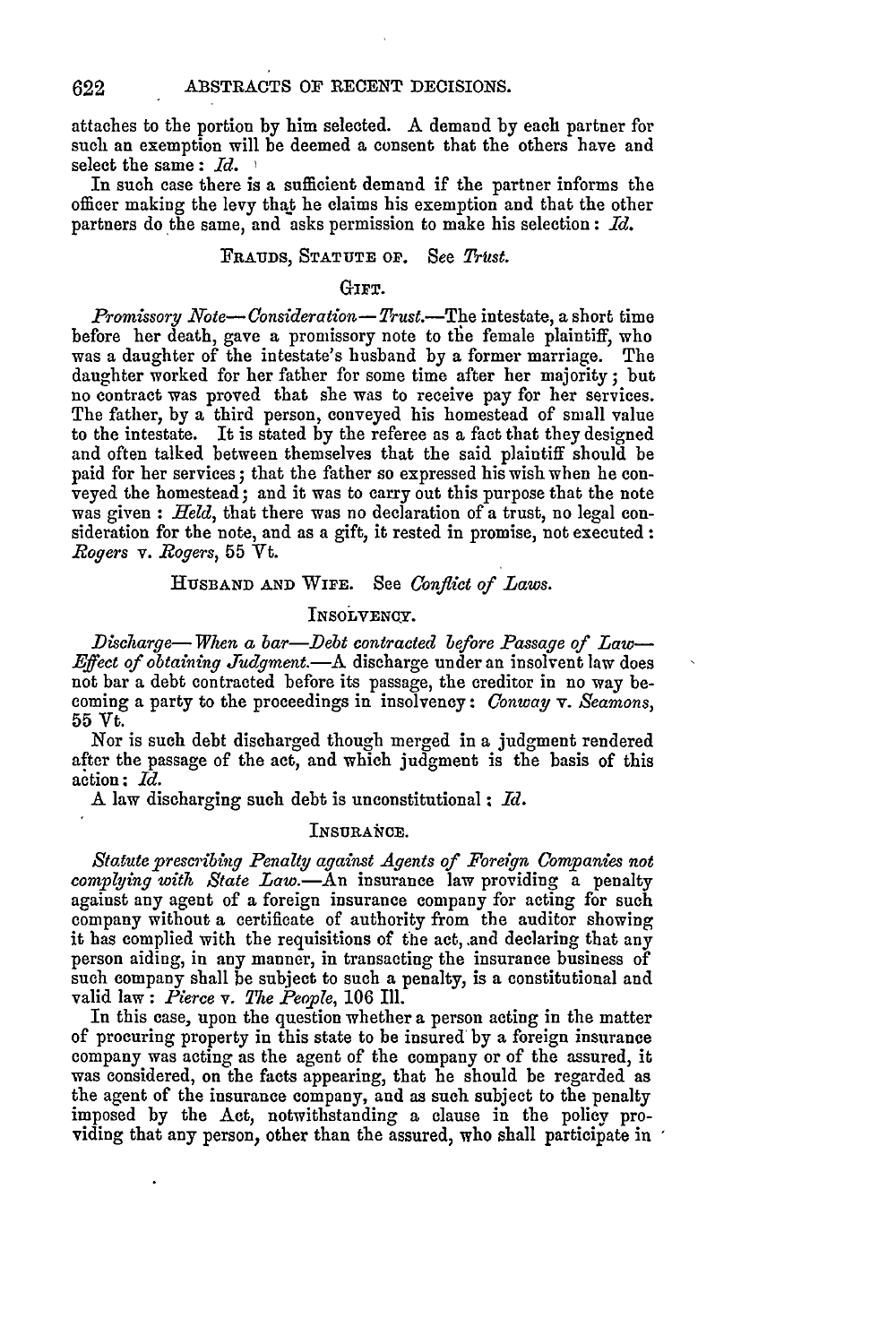any transaction concerning the insurance will be deemed the agent of the assured, and not of the company. [See *Union ins. Co. v. Chipp,* 93 Ill. 96, as bearing on this subject.] *Id.*

## INTOXICATING LIQUOR.

Sale to Minor-What constitutes.--Where a sale of liquor is made to an adult, it is of no consequence that the barkeeper sees a minor present, and understands he is to participate in drinking the same. In such case, while he is letting a minor have liquor, he is is not guilty of either sell- ing or giving liquor to a minor: *Siegel v. The People,* 106 IIl.

A case might arise where the barkeeper ought to know from the circumstances that the person purchasing liquor is being used by a minor as a screen to conceal his own participation, and in such case the vendor would be liable under the statute. But the question whether such fact exists should be submitted to the jury on the evidence: *Id.*

### MASTER **AND SERVANT.**

*Fellow-Servant-Negligence-DefectiveCulvert.-A* railroad company is liable in an action on behalf of its fireman killed by the washing out of a culvert, the culvert being in an improper condition resulting from the negligence and carelessness of its bridge-builder and road-master: *Davis v. Central Vermont Railroad Co.*, 55 Vt.

The negligence of the bridge-builder and road-master in caring for the culvert in law was the negligence of the defendant; and notice to the former of a defective construction was notice to the latter **;** hence it is not a question of whether the servant whose negligence caused the injury and the servant injured were fellow-servants; nor whether the former was ordinary skilful; nor whether the defendant was negligent in employing them : *1i.*

Defective Machinery-Liability of Master-Negligence of Co-Ser*vant.*—A., a workman in the employ of B., was injured by the break of an elevator chain and the fall of the elevator in B.'s machine shop. A.'s business was to load the elevator on the lower floor and unload it on the upper. A staircase near the elevator connected the two floors, and A. was injured while riding with his load on the elevator. It appearing that the chain had broken some six weeks before and had been repaired, and the evidence being conflicting whether B.'s superintendent had been notified of the break, and it also appearing that the ratchets to arrest the fall of the elevator were not in working order: *Held,* that the question of B.'s negligence was for the jury : *Held, further,* that B. was not relieved from liability if the defective condition of the chain and ratchets arose from the negligence of one of A.'s fellow workmen, whose duty it was to care for them. A master cannot delegate to another his obligation to keep the machinery operated by his servants reasonably safe: *Mulvey v. Rhode Island Locomotive Works,* 14 R. I.

#### REMOVAL OF **CAUSES.**

*Jurisdiction- Corporation incorpohated by/ two States.-The* Memphis and Charleston Railroad Company is made by the statutes of Alabama an Alabama corporation, and, although previously incorporated in Tennessee also, cannot remove into the Circuit Court of the United States